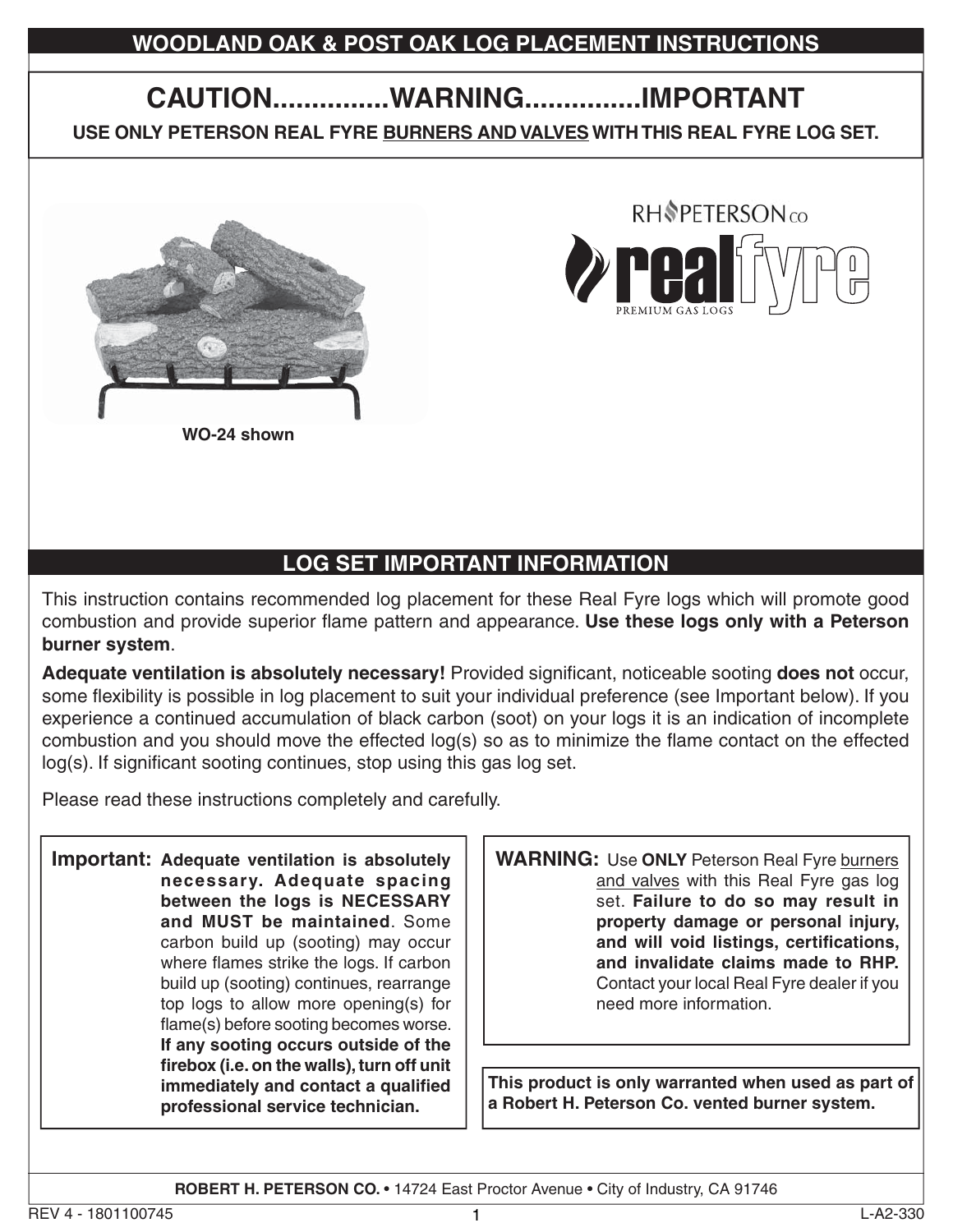# WARNING: This gas log set is for use with **R.H. Peterson Co** burners **(and parts) ONLY.**

**CAUTION: Burn hazard! Logs will remain hot for some time after use.** If you need to reposition any log to maintain the proper layout, use heat resistant gloves or allow logs adequate time to cool before handling.

Failure to use Petersonburners and valves may result in a **DANGEROUS** situation and in property damage, personal injury or even death; will void listings and certifications; and will void any insurance coverage by R.H. Peterson Co or our insurers.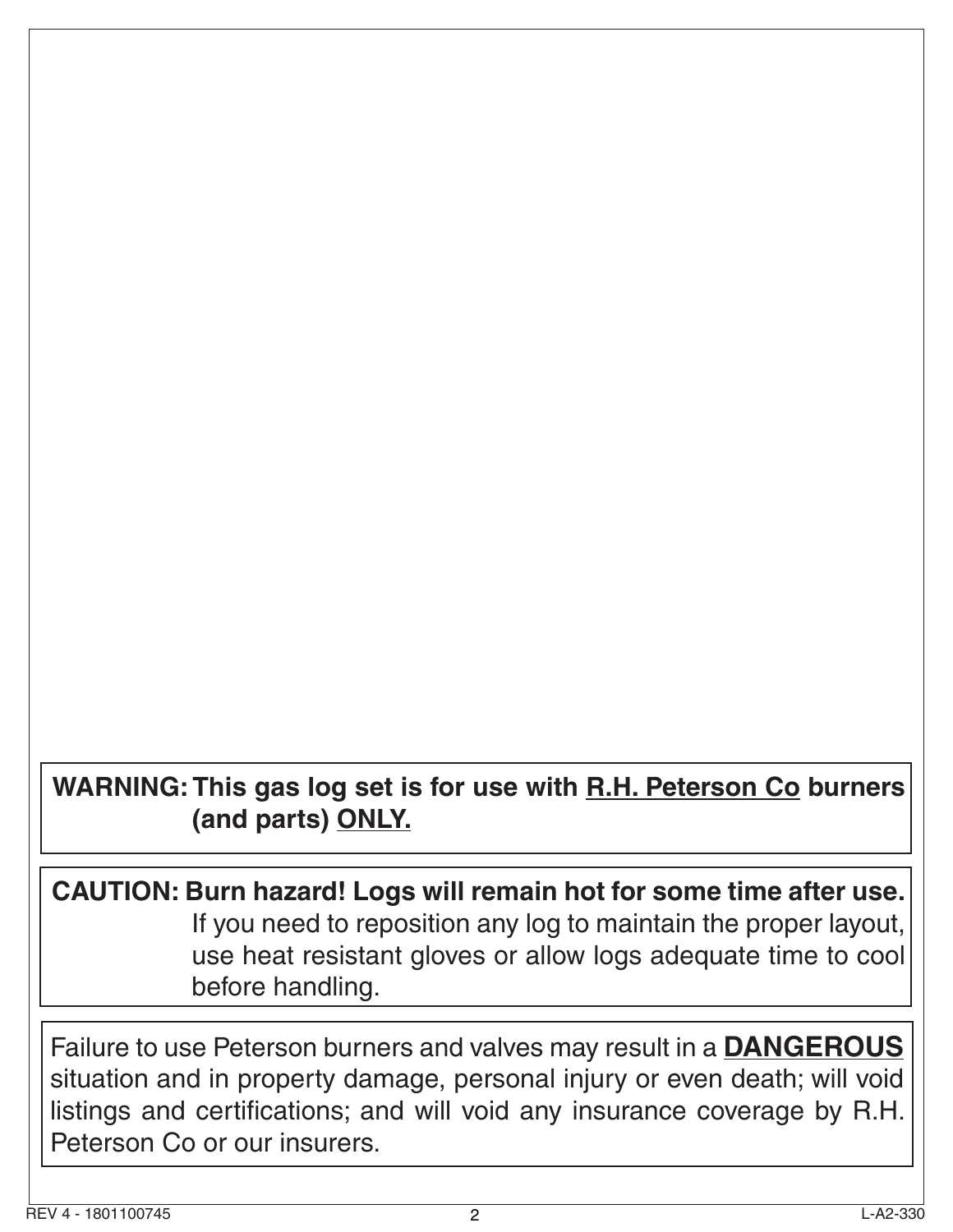**Woodland Oak & Post Oak Log Placement Instructions (18" & 20" models)**

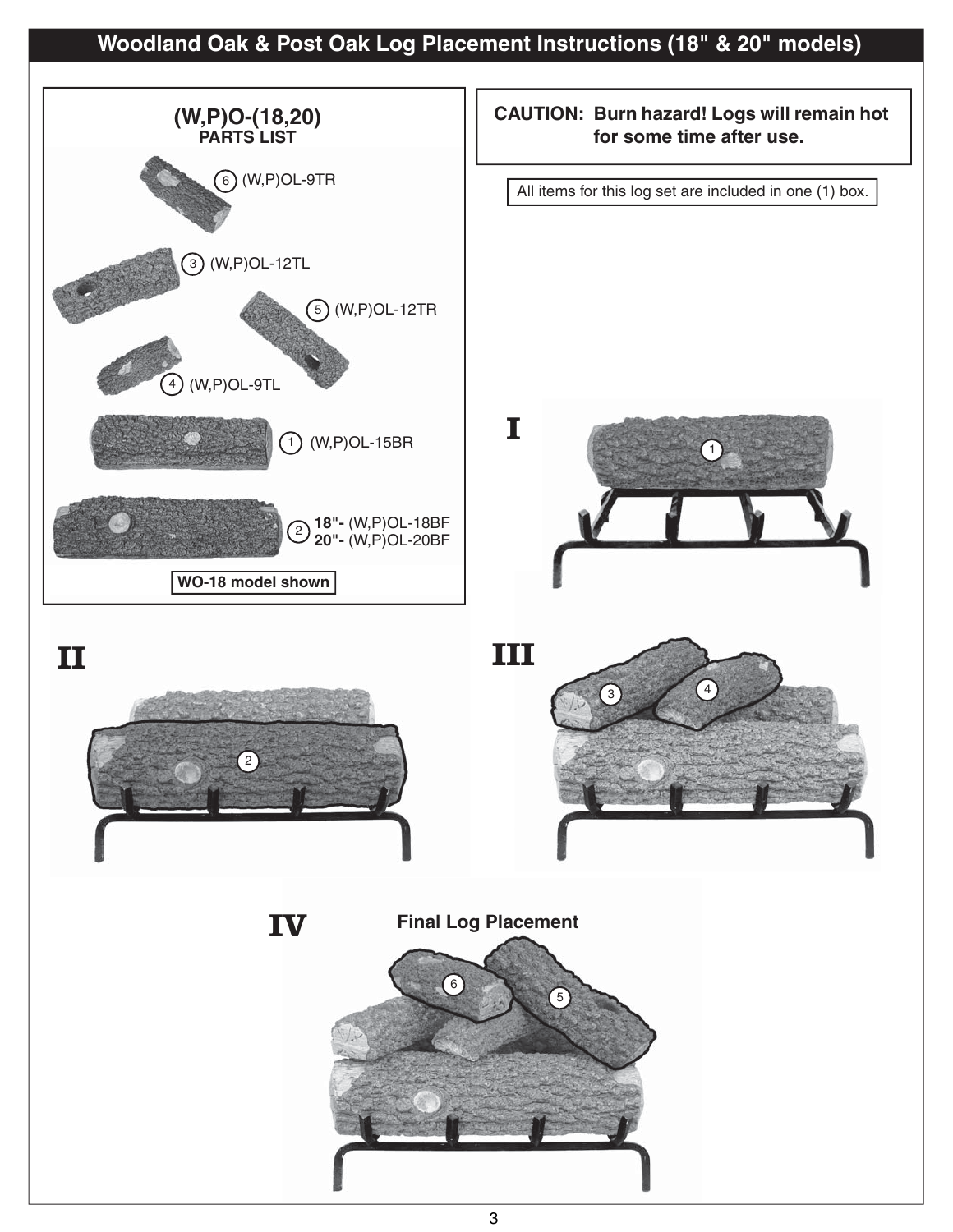### **Woodland Oak & Post Oak Log Placement Instructions (24" models)**









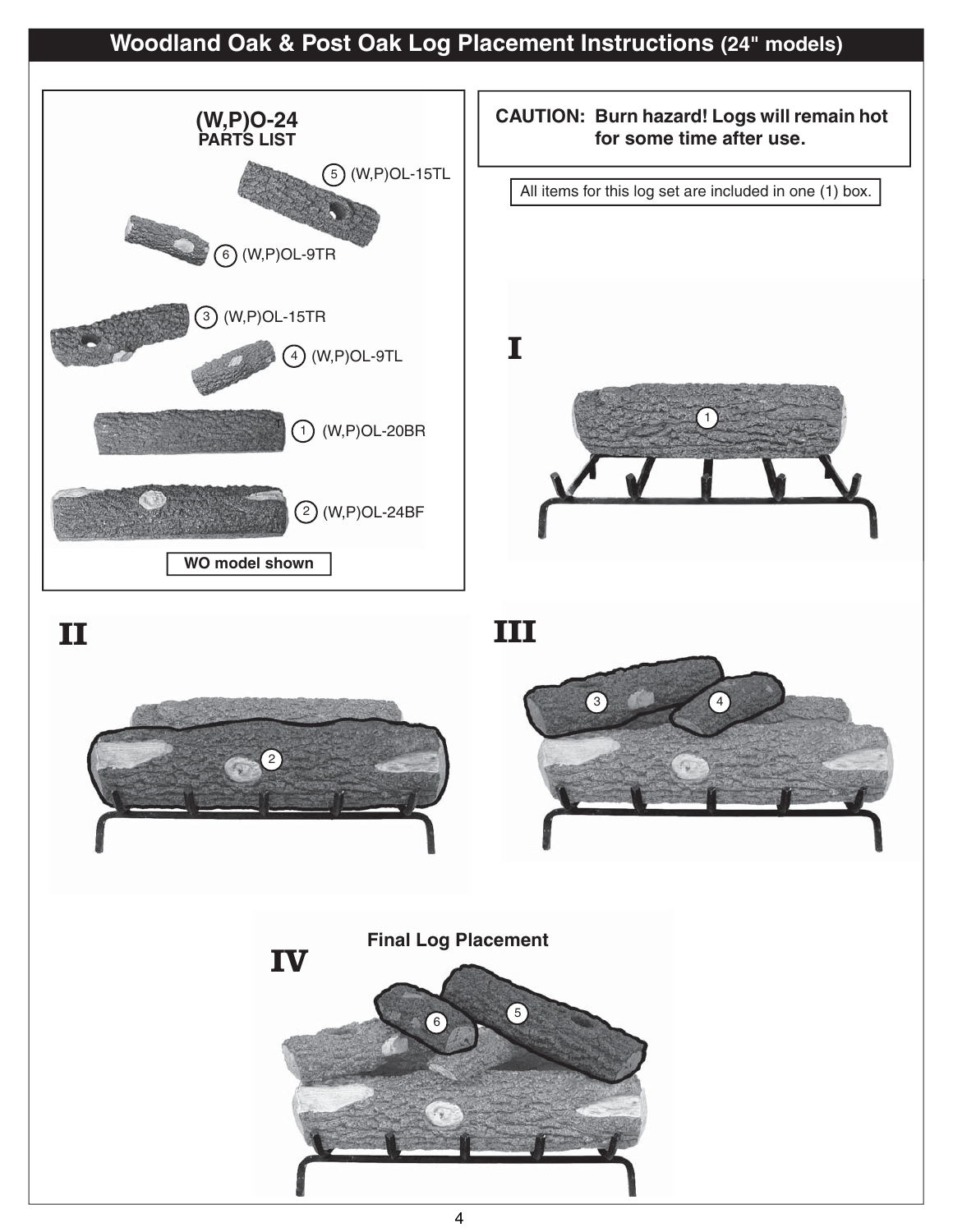## **Woodland Oak & Post Oak Log Placement Instructions (30" models)**





**II III**